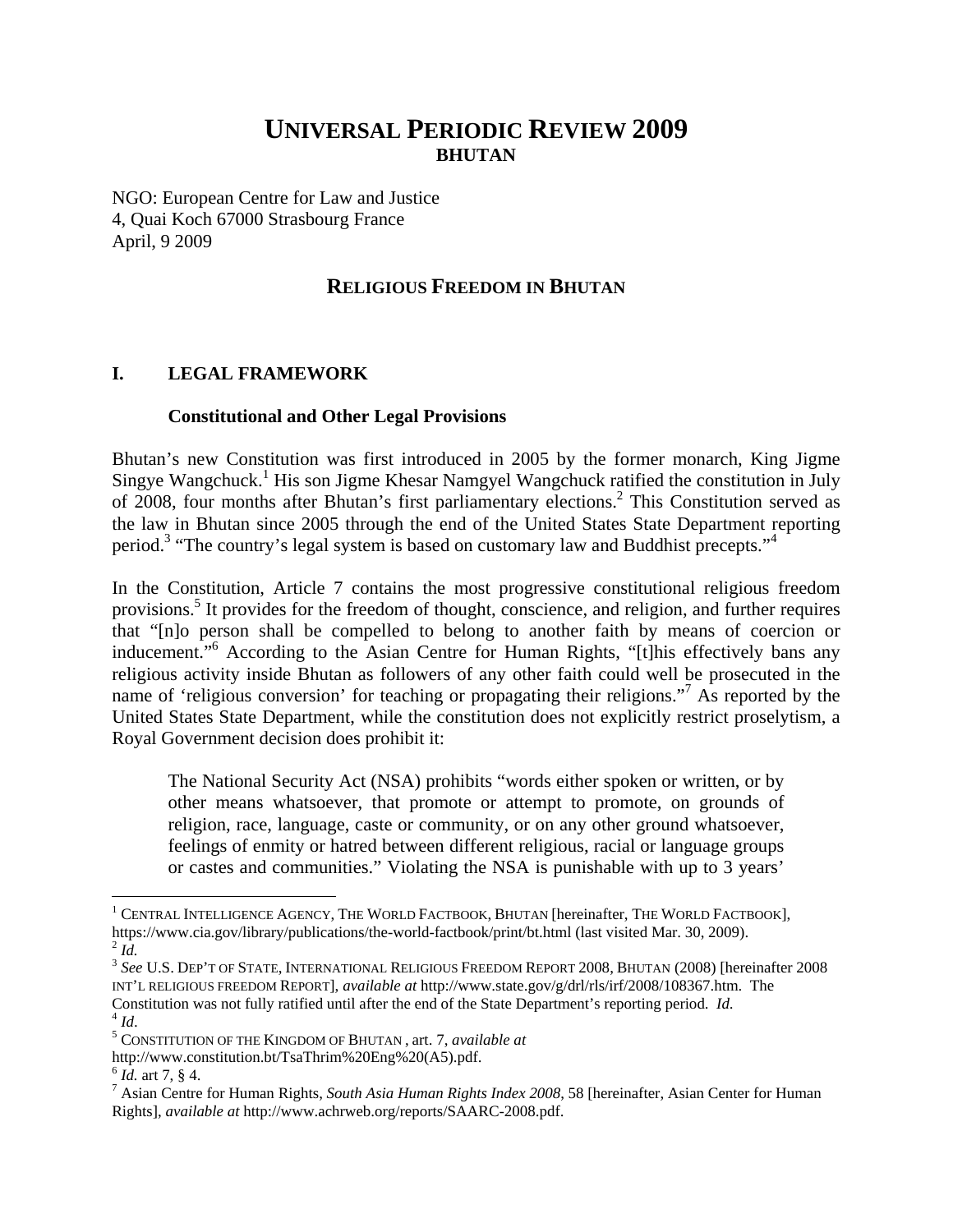imprisonment although it is not clear that the Government has enforced this provision of the act.<sup>8</sup>

Although proselytism is restricted, Article 7 further defines political and civil rights to include, *inter alia*, "the right to freedom of speech, opinion and expression,"<sup>9</sup> "the right to information,"<sup>10</sup> and "freedom of the press."11 Article 7 also provides that citizens have freedom of peaceful assembly and association, but not in "associations that are harmful to the peace and unity of the country<sup>[1]"</sup> Additionally, Section 15 provides that all citizens "shall not be discriminated against on the grounds of . . . religion." However, the Constitution also provides that the State may restrict any of these rights to promote several general national aspirations, including, *inter alia*, the "unity and integrity of Bhutan," the "well-being of the nation," or to prevent "incitement to an offence." $^{13}$ 

Article 3 of the Constitution declares that Buddhism is the "*spiritual heritage* of Bhutan" and that the government must promote that heritage.<sup>14</sup> Some have observed that this may require non-Buddhists to promote Buddhism even while they are prohibited from promoting their own beliefs.<sup>15</sup> While Article 3 "ensures" the separation of church and politics,<sup>16</sup> it also appoints the King of Bhutan as the "protector of all religions."<sup>17</sup> Article 3 further provides that the King will appoint the spiritual leaders of the top monastic body, which serves its function with the assistance of a high ranking civil servant.<sup>18</sup> These bodies are funded by the State.<sup>19</sup> Finally, the Constitution interferes with the religious beliefs of political candidates and parties: Article 15, sec. 3 commands that "[c]andidates and political parties shall not resort to . . . religion to incite voters for electoral gain."<sup>20</sup>

- (a) The interests of the sovereignty, security, unity and integrity of Bhutan;
- (b) The interests of peace, stability and well-being of the nation;

(d) Incitement to an offence on the grounds of race, sex, language, religion or region;

or

<sup>19</sup> *Id.* art. 3, § 7. 20 *Id.* art. 15, § 3.

 $\overline{a}$ <sup>8</sup> U.S. DEP'T OF STATE, 2008 HUMAN RIGHTS REPORT: BHUTAN, § II, Legal/Policy Framework [hereinafter 2008 HUMAN RIGHTS REPORT: BHUTAN], *available at* http://www.state.gov/g/drl/rls/irf/2007/90227.htm; *see also* National Security Act of Bhutan, 1992 § 9(a), *available at*

http://www.oag.gov.bt/images/acts/National%20Security%20Act.pdf. 9

<sup>&</sup>lt;sup>9</sup> CONSTITUTION OF THE KINGDOM OF BHUTAN, *supra* note 5, at art. 7, § 2. <sup>10</sup> *Id.* § 3.<br><sup>11</sup> *Id.* § 5. <sup>12</sup> *Id.* § 12. <sup>13</sup> *Id.* § 22. Section 22 is quoted in full below:

Notwithstanding the rights conferred by this Constitution, nothing in this Article shall prevent the State from subjecting reasonable restriction by law, when it concerns:

<sup>(</sup>c) The interests of family friendly relations with foreign States;

<sup>(</sup>e) The disclosure of information received in regard to the affairs of the State or in discharge of official duties;

<sup>(</sup>f) The rights and freedom of others.

*Id. I<sup>4</sup> <i>Id.* art. 3, §§ 1, 3 (emphasis added).

<sup>&</sup>lt;sup>15</sup> Asian Center for Human Rights, *supra* note 7.<br><sup>16</sup> CONSTITUTION OF THE KINGDOM OF BHUTAN, *supra* note 5, art. 3, § 3.<br><sup>17</sup> Id. art. 3, § 2.<br><sup>18</sup> Id. art. 3, § 4–6.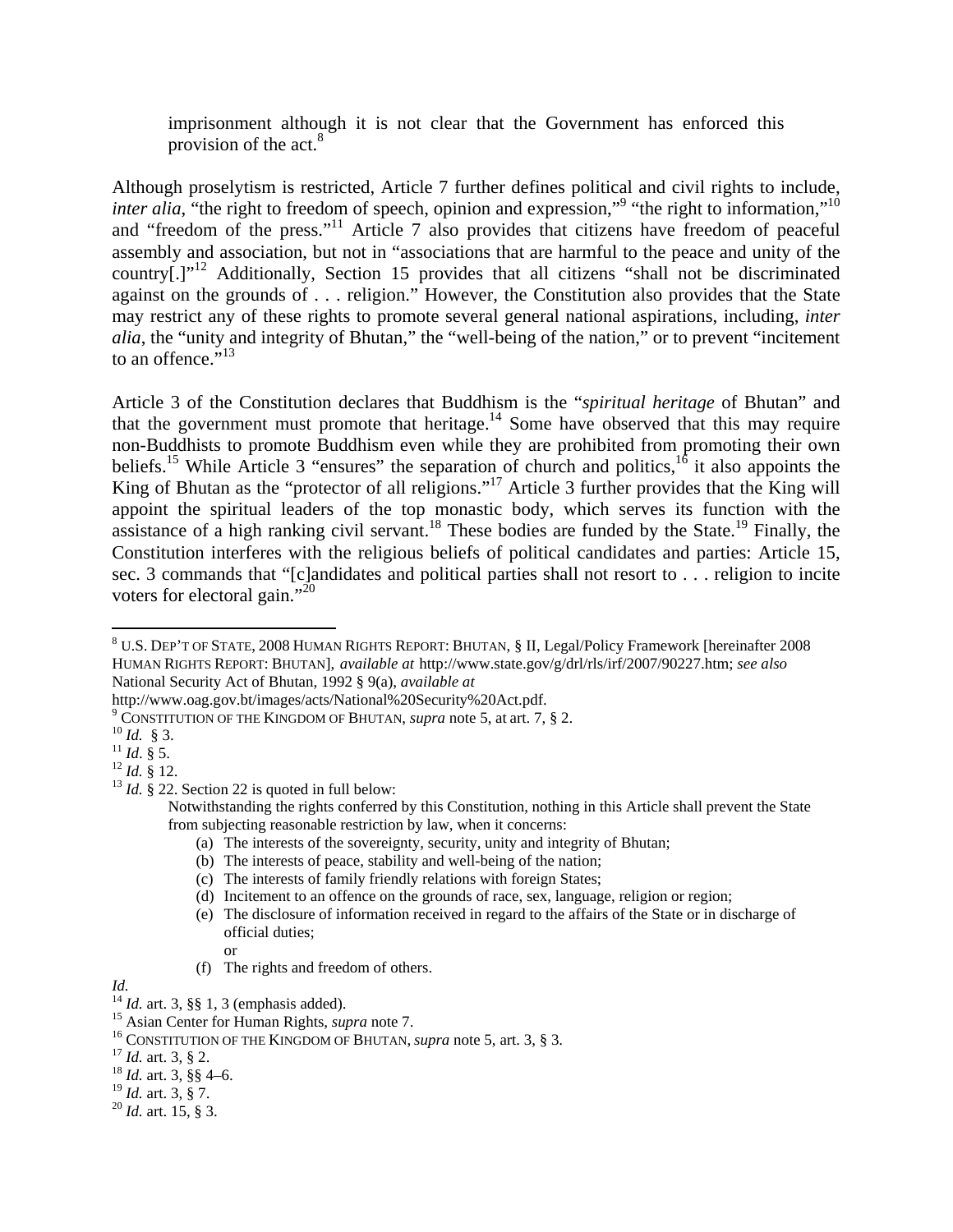### **II. RELIGIOUS PERSECUTION AND DISCRIMINATION IN BHUTAN**

Christians comprise a very small minority in Bhutan. Christians, both Protestant and Roman Catholic, combined with completely non-religious groups, comprise less than 1% of the population. The majority of the country's population—approximately seventy-five percent practices Lamaistic Buddhism.<sup>21</sup> The other approximate twenty-five percent practice Hinduism.<sup>22</sup> The annual World Watch List for 2009 produced by Open Doors, which ranks "countries where Christians suffer the greatest persecution," currently places Bhutan in eleventh place.<sup>23</sup> This is a marked improvement from the 2008 list, wherein Bhutan ranked the fifth worst persecutor of Christians.<sup>24</sup> However, despite improvements, Bhutan remains a place of discrimination both socially and institutionally:

Officially, the Christian faith does not exist in Bhutan and Christians are not allowed to pray or celebrate in public. Openly, Christians can meet as a family but not collectively with other Christian families. Religious workers are denied visas to enter the country. Christian children are accepted in schools, but some face discrimination if known to be a Christian and they face the constant pressure to attend Buddhist religious festivals. It is almost impossible for Christian students to get to university level. For Christians with government jobs, discrimination is also an issue. There have been cases of believers being deprived of promotion simply because of their faith. The import of printed religious matter is banned, and only Buddhist religious texts are allowed in the country. Persecution mainly comes from the family, the community, and the monks who yield a strong influence in the society. Cases of atrocities (i.e. [,] beatings) are sporadic.<sup>25</sup>

One specific example of persecution was reported on April 11, 2004, when police raided three Protestant house churches in southern Bhutan following Easter Sunday services.<sup>26</sup> The police arrested no one, but they warned the church members not to meet together, and the elders and pastors were told to report daily to the police station.<sup>27</sup> The police told the members that their meetings constituted "terrorist activity."<sup>28</sup> Starting in 2000, Catholic churches experienced

1

<sup>21</sup> THE WORLD FACTBOOK, BHUTAN, *supra* note 1. *See also* 2008 INT'L RELIGIOUS FREEDOM REPORT, *supra* note 3, Sec. I.<br> $^{22}$  *Id.* 

<sup>&</sup>lt;sup>23</sup> OPEN DOORS, WORLD WATCH 2009: THE COUNTRIES WHERE CHRISTIANS SUFFER THE GREATEST PERSECUTION, 2, *available at* 

http://www.opendoorsusa.org/UserFiles/File/Open%20Doors%20World%20Watch%20List%202009.pdf (last visited Mar. 30, 2009).

<sup>&</sup>lt;sup>24</sup> Press Release, Open Doors, N. Korea Top Persecutor Again (Feb. 3, 2009) *available at* http://www.opendoorsusa.org/content/view/916/139/ (last visited Mar. 30, 2009).

<sup>&</sup>lt;sup>25</sup> OPEN DOORS, *supra* note 23, at 11.<br><sup>26</sup> Bhutan: House Churches Raided After Easter Services, COMPASS DIRECT NEWS, Apr. 23, 2004,

http://www.compassdirect.org/en/display.php?page=news&idelement=3024&lang=en&length=short&backpage=arc hives&critere=bhutan&countryname=&rowcur=0 (last visited April 7, 2009). 27 *Id.* <sup>28</sup> *Id.*